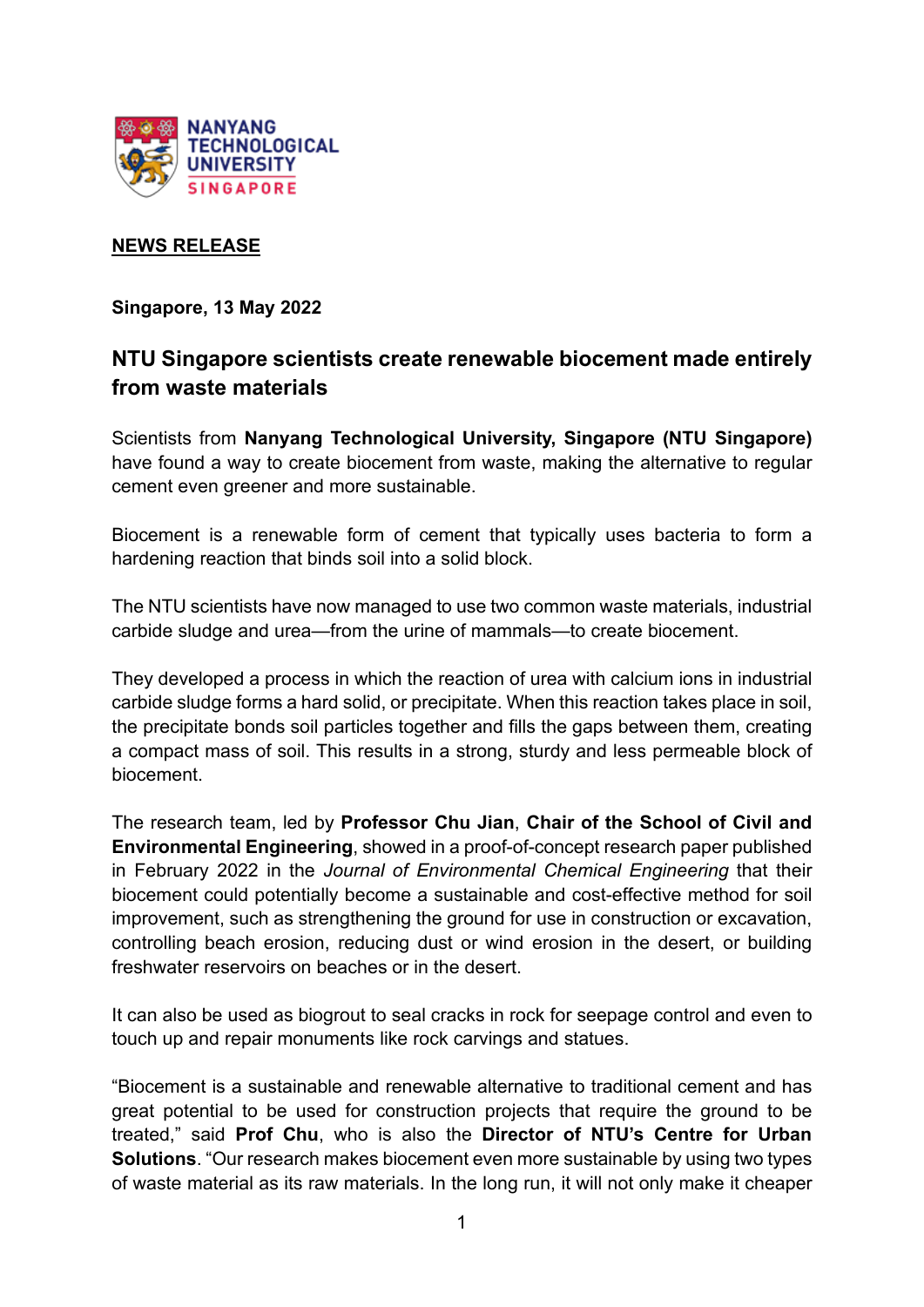to manufacture biocement, but also reduce the cost involved for waste disposal."

The NTU scientists' research supports the **NTU 2025 strategic plan** which aims to address some of humanity's grand challenges, including in mitigating human impact on the environment through advancing research and development in sustainability.

### **Urine, bacteria, and calcium: A simple recipe for biocement**

The biocement-making process requires less energy and generates fewer carbon emissions compared to traditional cement production methods.

The NTU team's biocement is created from two types of waste material: industrial carbide sludge – the waste material from the production of acetylene gas, sourced from Singapore factories – and urea found in urine.

Firstly, the team treats carbide sludge with an acid to produce soluble calcium. Urea is then added to the soluble calcium to form a cementation solution. The team then adds a bacterial culture to this cementation solution. The bacteria from the culture then break down the urea in the solution to form carbonate ions.

These ions react with the soluble calcium ions in a process called microbially induced calcite precipitation (MICP). This reaction forms calcium carbonate – a hard, solid material that is naturally found in chalk, limestone and marble.

When this reaction occurs in soil or sand, the resulting calcium carbonate generated bonds soil or sand particles together to increase their strength and fills the pores between them to reduce water seepage through the material. The same process can also be used on rock joints, which allows for the repair of rock carvings and statues.

The soil reinforced with biocement has an unconfined compression strength of up to 1.7 megapascals (MPa), which is higher than that of the same soil treated using an equivalent amount of cement.

This makes the team's biocement suitable for use in soil improvement projects such as strengthening the ground or reducing water seepage for use in construction or excavation or controlling beach erosion along coastlines.

**Paper first author Dr Yang Yang**, a former NTU PhD student and research associate at the Centre for Urban Solutions who is currently a postdoctorate fellow at Chongqing University, China, said: "The calcium carbonate precipitation at various cementation levels strengthens the soil or sand by gradually filling out the pores among the particles. The biocement could also be used to seal cracks in soil or rock to reduce water seepage."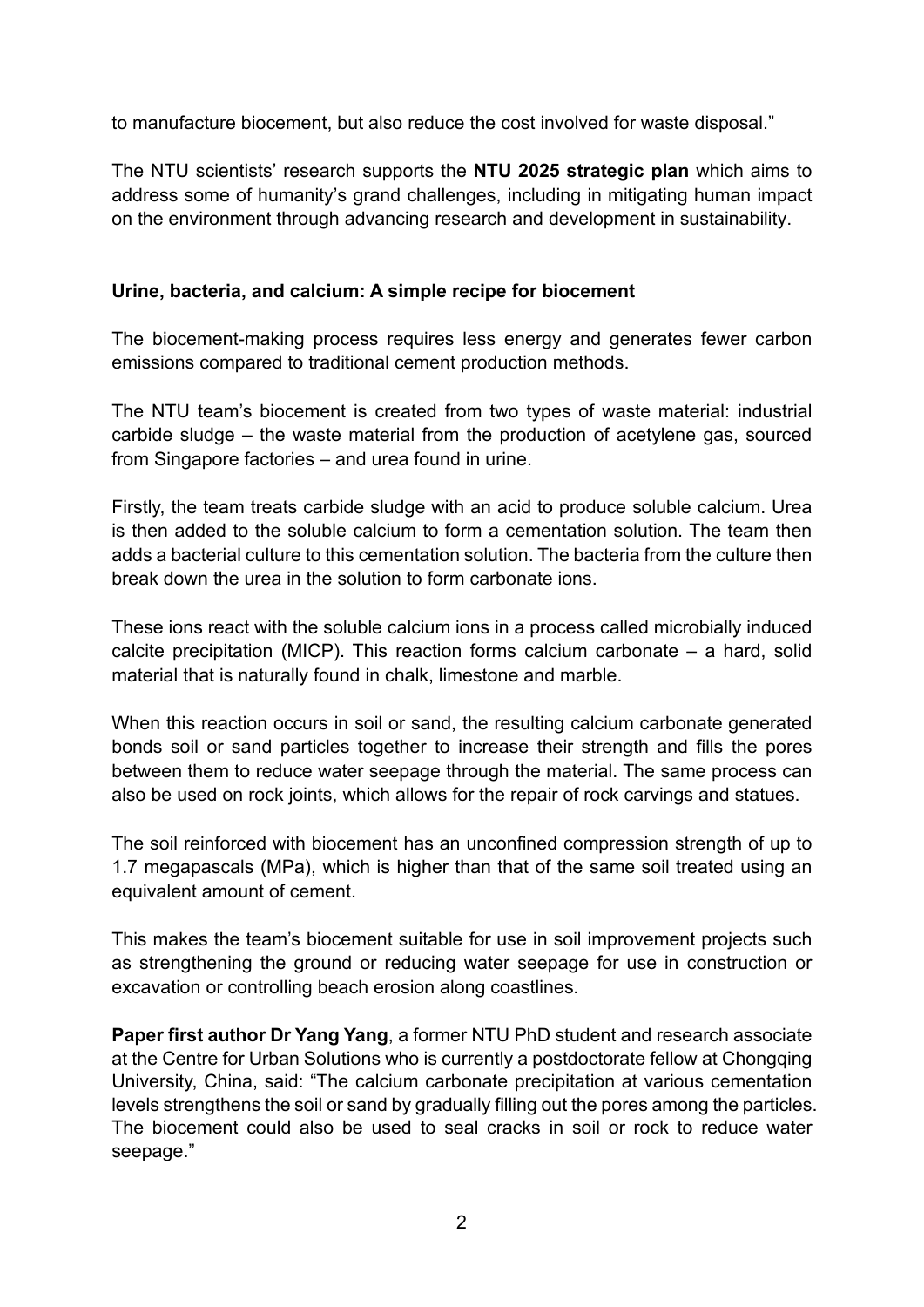# **A sustainable alternative to cement**

Biocement production is greener and more sustainable than the methods used to produce traditional cement.

"One part of the cement-making process is the burning of raw materials at very high temperatures over 1,000 degrees Celsius to form clinkers – the binding agent for cement. This process produces a lot of carbon dioxide," said **Prof Chu**. "However, our biocement is produced at room temperature without burning anything, and thus it is a greener, less energy demanding, and carbon-neutral process."

**Dr Yang Yang** said: "In Singapore, carbide sludge is seen as waste material. However, it is a good raw material for the production of biocement. By extracting calcium from carbide sludge, we make the production more sustainable as we do not need to use materials like limestone which has to be mined from a mountain."

**Prof Chu** added: "Limestone is a finite resource – once it's gone, it's gone. The mining of limestone affects our natural environment and ecosystem too."

The research team says that if biocement production could be scaled to the levels of traditional cement-making, the overall cost of its production compared to that of conventional cement would be lower, which would make biocement both a greener and cheaper alternative to cement.

### **Restoring monuments and strengthening shorelines**

Another advantage of the NTU team's method in formulating biocement is that both the bacterial culture and cementation solution are colourless. When applied to soil, sand or rock, their original colour is preserved.

This makes it useful for restoring old rock monuments and artifacts. For example, Dr Yang Yang has used the biocement to repair old Buddha monuments in China. The biocement can be used to seal gaps in cracked monuments and has been used to restore broken-off pieces, such as the fingers of a Buddha's hands. As the solution is colourless, the monuments retain their original colour, keeping the restoration work true to history.

In collaboration with relevant national agencies in Singapore, the team is currently trialling their new biocement at East Coast Park, where it is being used to strengthen the sand on the beach. By spraying the biocement solutions on top of the sand, a hard crust is formed, preventing sand from being washed out to sea.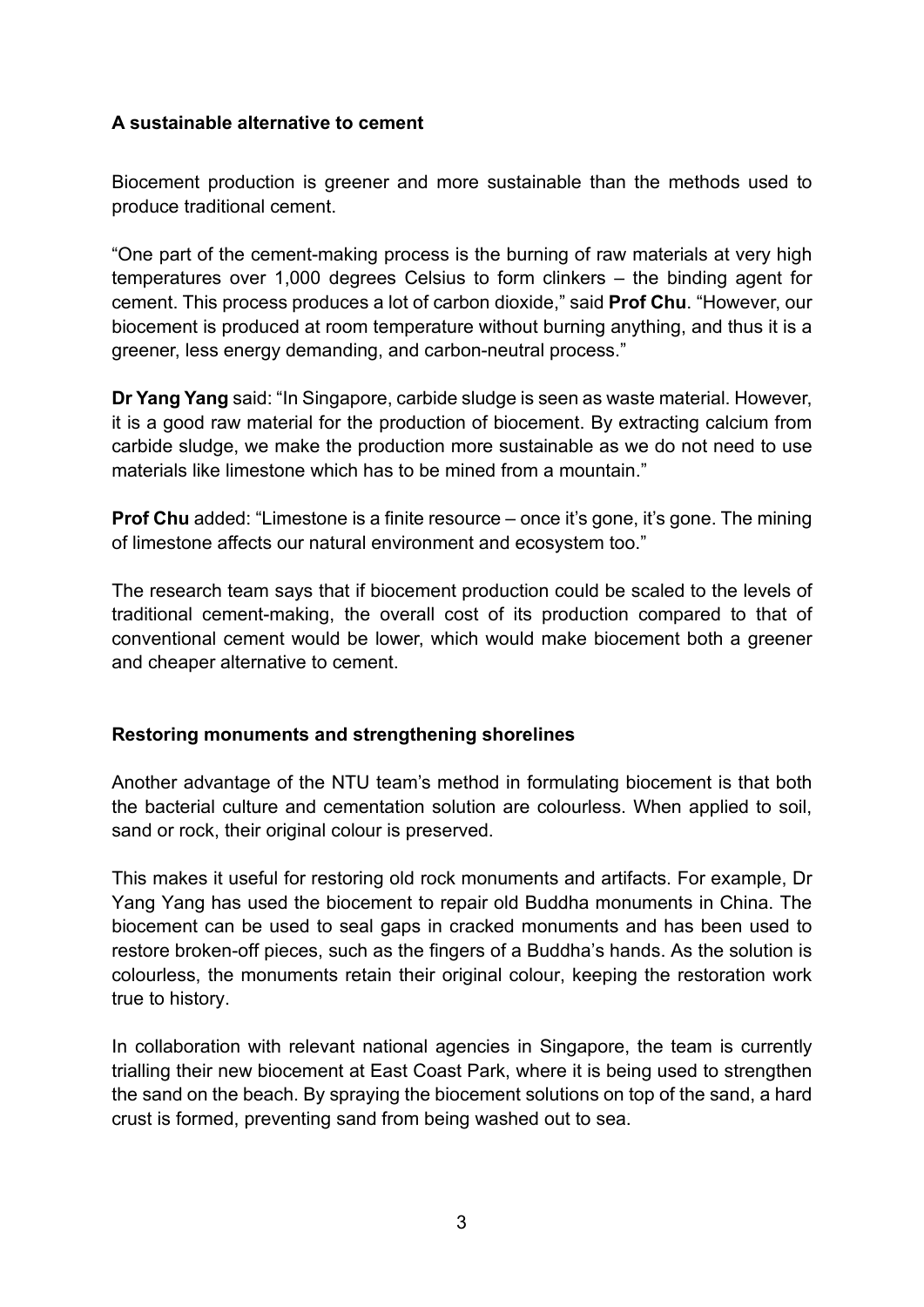The team is also exploring further large-scale applications of their biocement in Singapore, such as road repair by sealing cracks on roads, sealing gaps in underground tunnels to prevent water seepage, or even as cultivation grounds for coral reefs as carol larvae like to grow on calcium carbonate.

\*\*\*

### **Notes to Editor:**

Paper titled "*[Utilization of carbide sludge and urine for sustainable biocement](https://www3.ntu.edu.sg/CorpComms2/research%20papers/Biocement.pdf)  [production](https://www3.ntu.edu.sg/CorpComms2/research%20papers/Biocement.pdf)*", published online in *Journal of Environmental Chemical Engineering*, 22 February 2022 and print 22 June 2022. DOI: 10.1016/j.jece.2022.107443

\*\*\*END\*\*\*

#### **Media contact:**

Mr Lester Hio Manager, Media Relations Corporate Communications Office Nanyang Technological University, Singapore Email: [lester.hio@ntu.edu.sg](mailto:lester.hio@ntu.edu.sg)

### *About Nanyang Technological University, Singapore*

A research-intensive public university, Nanyang Technological University, Singapore (NTU Singapore) has 33,000 undergraduate and postgraduate students in the Engineering, Business, Science, Humanities, Arts, & Social Sciences, and Graduate colleges. It also has a medical school, the Lee Kong Chian School of Medicine, set up jointly with Imperial College London.

NTU is also home to world-class autonomous institutes – the National Institute of Education, S Rajaratnam School of International Studies, Earth Observatory of Singapore, and Singapore Centre for Environmental Life Sciences Engineering – and various leading research centres such as the Nanyang Environment & Water Research Institute (NEWRI) and Energy Research Institute @ NTU (ERI@N).

Ranked amongst the world's top universities by QS, NTU has also been named the world's top young university for the past seven years. The University's main campus is frequently listed among the Top 15 most beautiful university campuses in the world